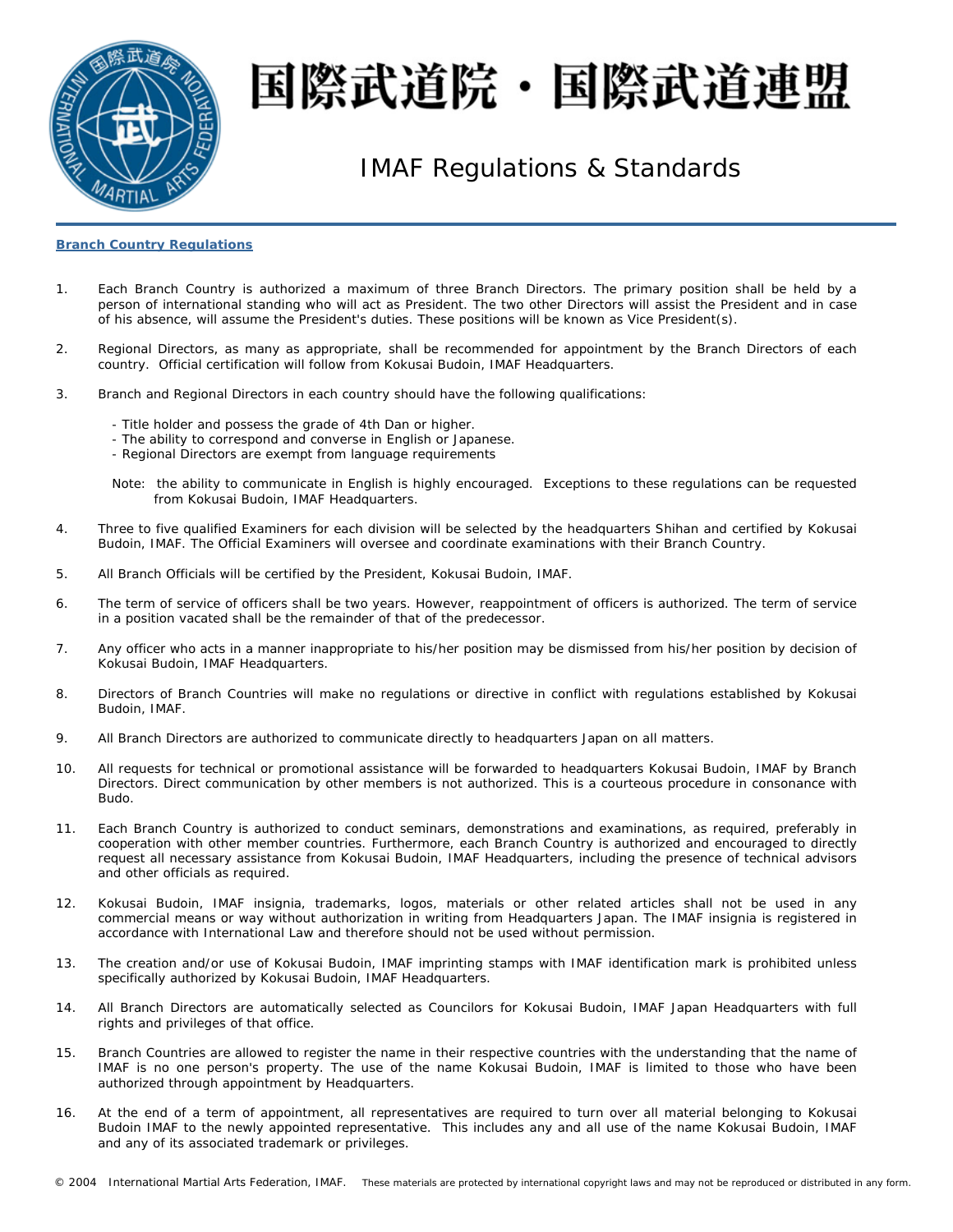

# 国際武道院・国際武道連盟

## IMAF Promotion Regulations & Schedules

### **Promotion Regulations, Schedules, Dan Grades & Titles**

1st Dan – *Shodan* Individuals who have passed an examination, and successfully completed the course requirements as set by each division. Older than 15 years of age when promoted to 1st *Kyu*.

2nd Dan – *Nidan* Same as above. More than a year and a half after promotion to *shodan* (1st Dan).

3rd Dan – *Sandan* Same as above. More than two years after promotion to *nidan* (2nd Dan).

4th Dan – *Yondan*  Same as above. More than three years after promotion to *sandan* (3rd Dan).

5th Dan – *Godan* Same as above. More than four years after promotion to *yondan* (4th Dan).

6th Dan – *Rokudan*  Same as above. More than five years after promotion to *Renshi*.

7th Dan – *Shichidan* Same as above. More than six years after promotion to *rokudan* (6th Dan).

8th Dan – *Hachidan* Same as above. More than ten years after promotion to *shichidan* (7th Dan).

9th Dan – *Kudan*  By Special Award of the Executive Board of Examiners

10th Dan – *Judan*  By Special Award of the Executive Board of Examiners

### **Title Promotions**

Renshi

Minimum of two years since promotion to *yondan* (4th Dan). Written essay or publication required.

Kyoshi

Minimum of two years since promotion to *rokudan* (6th Dan). Written essay or publication required.

Hanshi

Outstanding service for development of Martial Arts. Minimum age, 50 years of age. Minimum rank, *hachidan* (8th Dan). A person of outstanding character and proven leadership credentials. Written essay or publication required.

### Meijin

Individual that has attained the highest rank of 10th Dan. Conferred by decision of the Executive Board of Examiners.